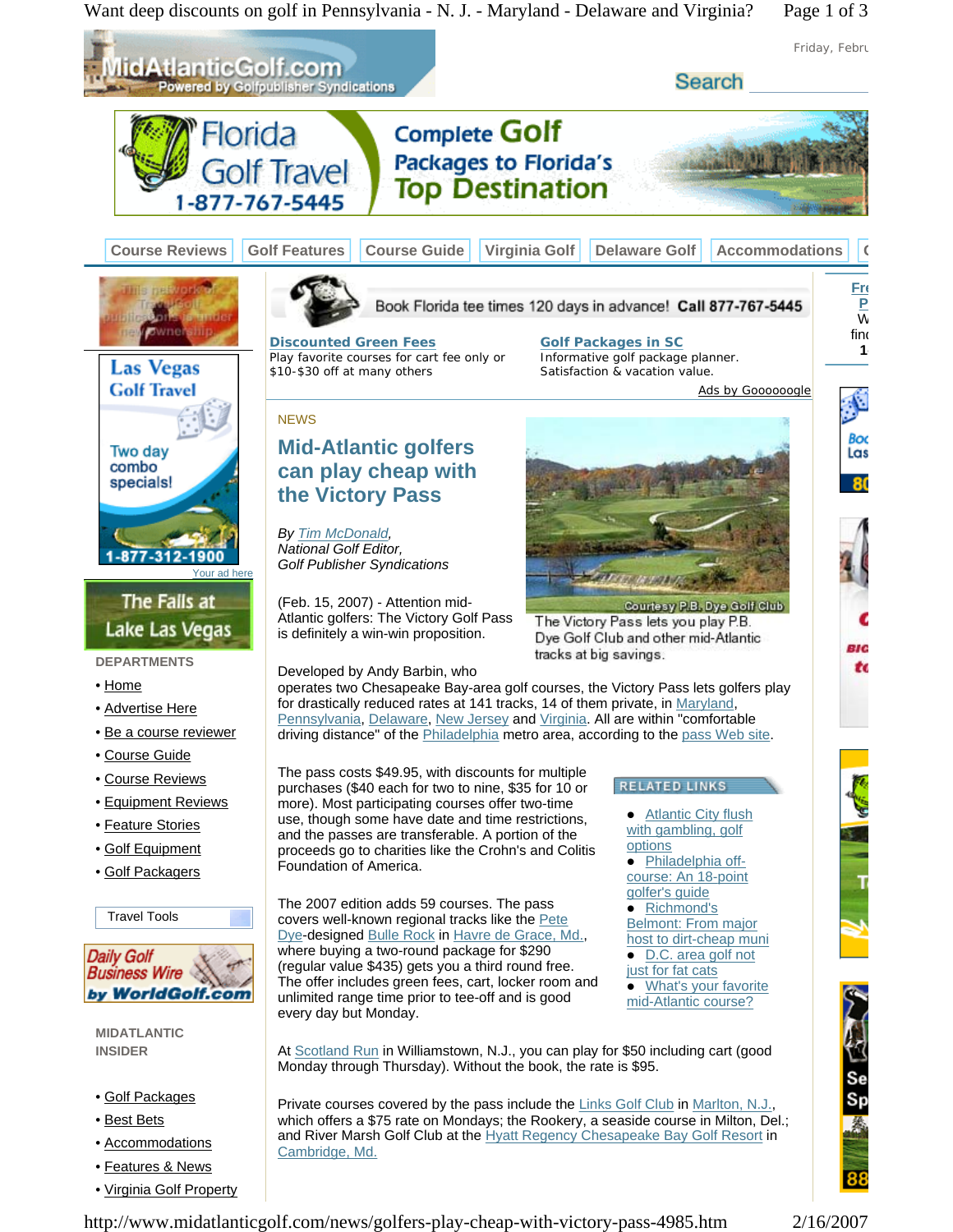Want deep discounts on golf in Pennsylvania - N. J. - Maryland - Delaware and Virginia? Page 2 of 3



http://www.midatlanticgolf.com/news/golfers-play-cheap-with-victory-pass-4985.htm 2/16/2007